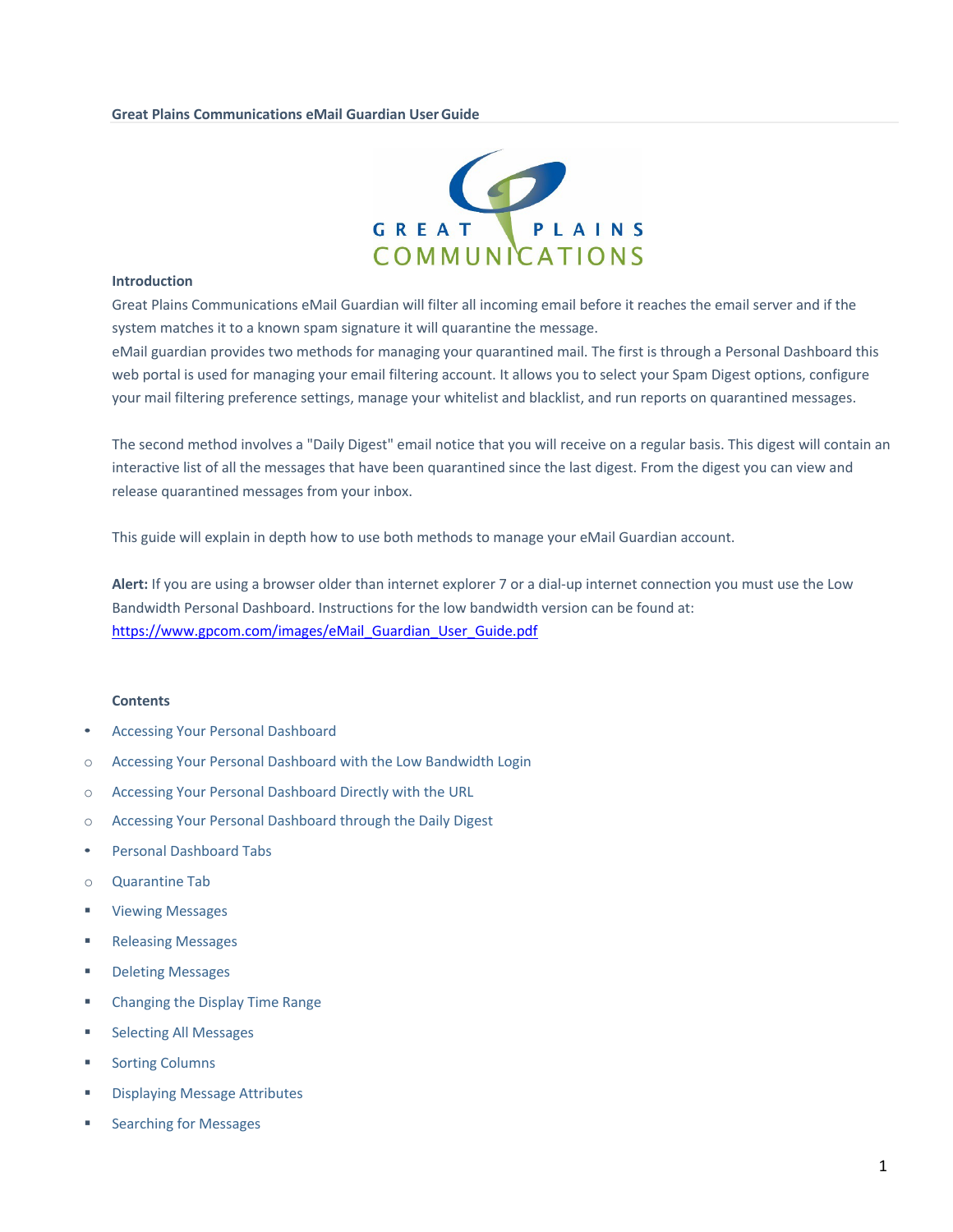- Clearing the Filtered Message Display
- Viewing Inbound and Outbound Messages
- Settings Tab
- o Configuring Digest Settings
- Policies Tab
- o Configuring Message Filtering
- o Configuring Subject Tags
- o Selecting Foreign Language Options
- o Selecting Attachment Options
- o Filtering by Sender
- o Viewing the Administrative Friends and Enemies List
- Status Tab
- o Viewing the Account Status
- Managing Quarantine from the Daily Digest
- o Viewing a Quarantined Message
- o Releasing a Quarantined Message

#### **Accessing Your Personal Dashboard**

There are three ways to log into the Personal Dashboard:

- Through the Low BandwidthLog-in
- Directly through the web page URL
- Through your Daily Digest

## **Accessing Your Personal Dashboard with the Low Bandwidth Log-in**

The low bandwidth login is intended for use with older internet browsers released prior to Internet Explorer 7 and slow internet connections such as dial up or smart phones. To access the Low Bandwidth log-in open your browser and enter the following URL: https://ispdomains.redcondor.net/nbd/login.htm

|                        | <b>Personal Dashboard Login</b> |       |
|------------------------|---------------------------------|-------|
|                        | Email:                          |       |
|                        | Password:                       |       |
|                        |                                 |       |
|                        |                                 |       |
|                        |                                 |       |
| High Bandwidth Version |                                 | Login |

Type your full email address and email password to login. For detailed information about the low bandwidth Personnel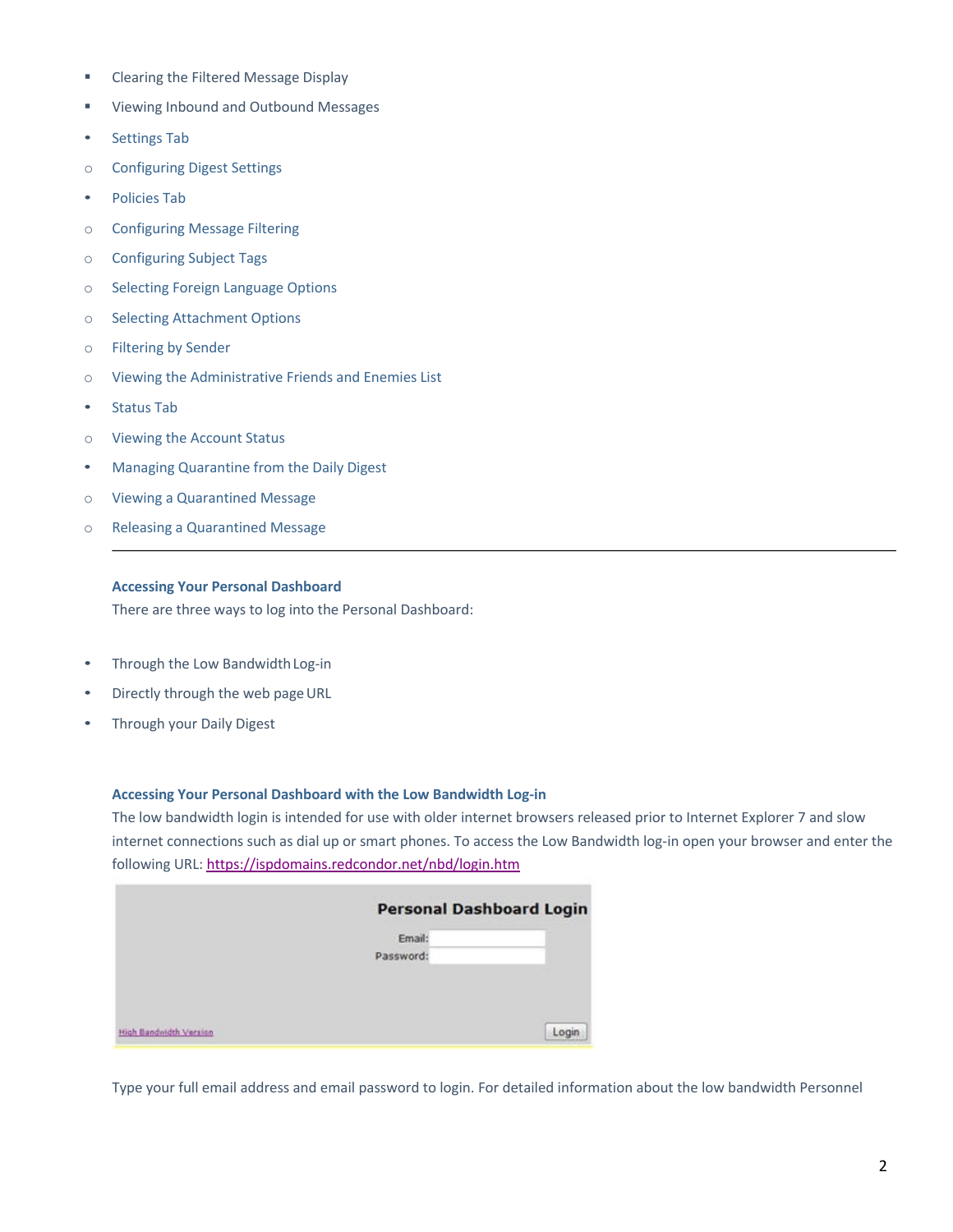# **Accessing Your Personal Dashboard Directly with the URL**

Open a web browser and in the address bar type https://ispdomains.redcondor.net/ you will see the following login box:

| MMUNICATIONS<br>100000   |
|--------------------------|
| Personal Dashboard Login |
| Email:                   |
| youremail@yourdain.com   |
| Password.                |
|                          |
| Login                    |

Type in your full email address and your email password and click Login.

| Tip! Bookmark the Personal Dashboard page in your browser for easy access. |
|----------------------------------------------------------------------------|
|                                                                            |
|                                                                            |
|                                                                            |

# **Accessing Your Personal Dashboard through the Daily Digest**

If you receive the Daily Digest, you can access the Personal Dashboard directly from a link in the digest.

#### **To access your Personal Dashboard through the Daily Digest**

Click on the Personal Dashboard link in the upper right hand corner of the Daily Digest email. This will bring you directly to your Personal Dashboard without requiring a log in.



#### **Personal Dashboard Tabs**

The Personal Dashboard has four tabs:

- **Quarantine:** View, delete, and release filtered messages.
- **Settings:** Manage your Spam Digest settings, such as frequency, format, content, and sort order.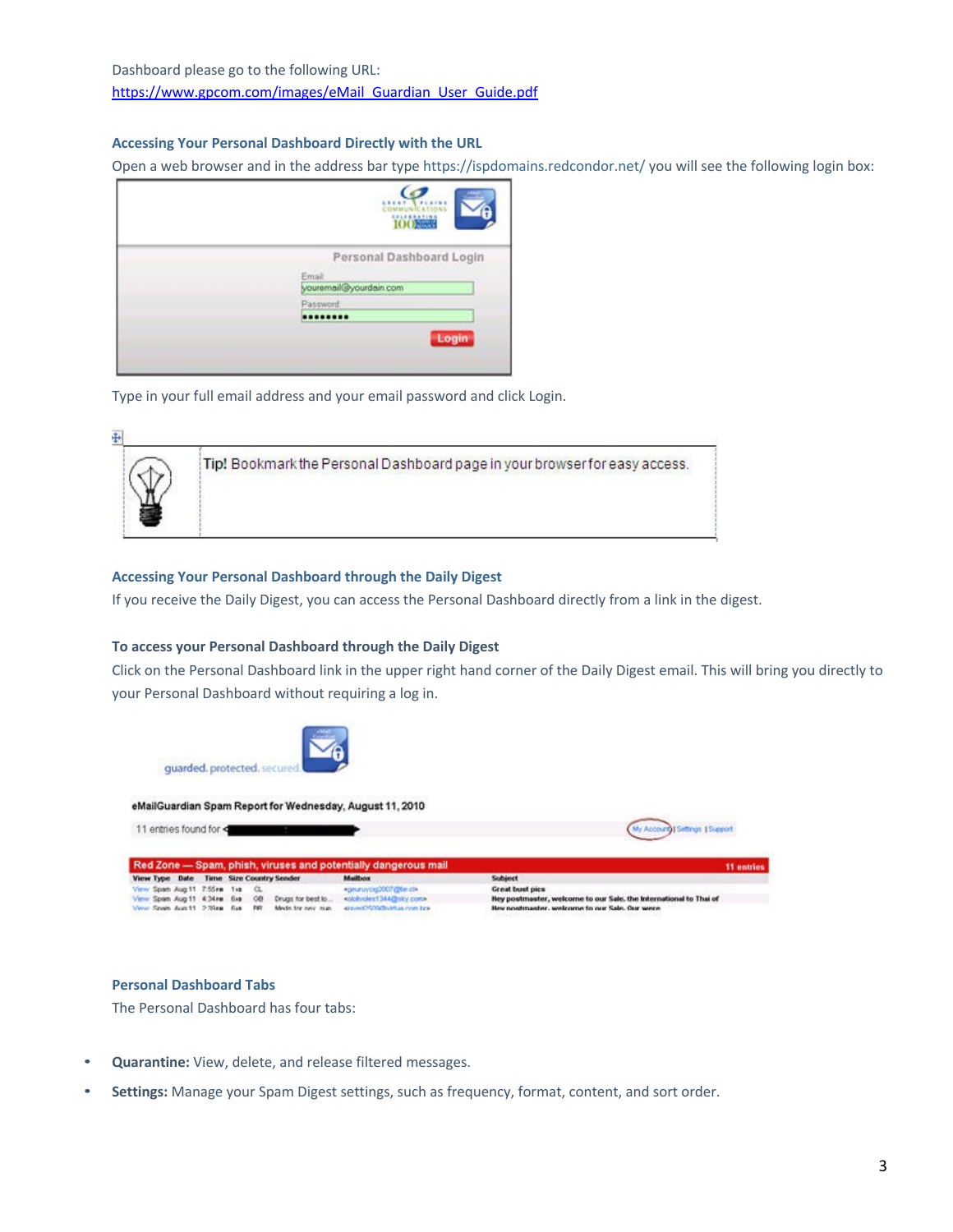- **Policies:** Manage your filter settings.
- **Status:** Reports of your mailbox name, aliases, digest status, digest history, and monthly activity.
	- **Quarantine Tab**

Quarantined messages are the messages that the system has filtered out based on your filtering options. Quarantined messages are archived for 35 days online. After 35 days, quarantined messages are automatically deleted.

The Quarantine tab allows you to review, release, or delete messages that were caught and put in your quarantine.

Note that the number of messages displayed in the Quarantine tab depends upon the time period selected with the Time Range in icon. See Changing the Display Time Range for more information.

# **In This Section**

- Viewing Messages
- Releasing Messages
- Deleting Messages
- Changing the Display Time Range
- Selecting All Messages
- **Sorting Columns**
- Displaying Message Attributes
- Searching for Messages
- Clearing the Filtered Message Display
- Viewing Inbound and Outbound Messages

In This Section Viewing Messages Releasing Messages Deleting Messages Changing the Display Time Range Selecting All Messages Sorting Columns Displaying Message Attributes Searching for Messages Clearing the Filtered Message Display Viewing Inbound and Outbound Messages

# **Viewing Messages**

You can view the contents of a quarantined message from the Personal Dashboard.

# **To view a quarantined message**

- 1. Click on the Quarantine tab.
- 2. Select the message to view. The message contents display on the bottom of the screen.

The following screenshot highlights a selected message and the message contents in the Quarantine tab.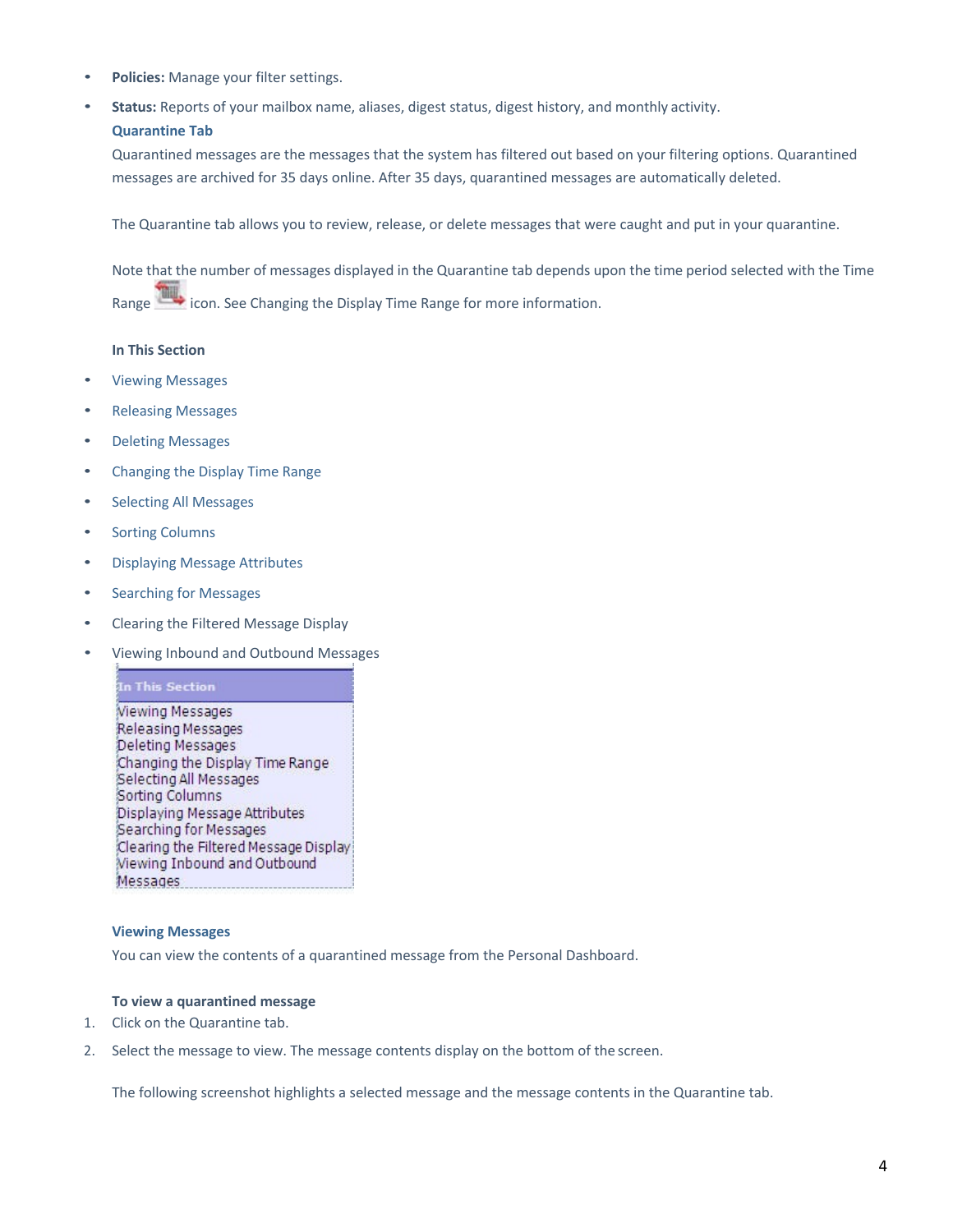| 12:00am<br>e                                |         |                     | 3:00pm                                                                                                                                                                            |               |
|---------------------------------------------|---------|---------------------|-----------------------------------------------------------------------------------------------------------------------------------------------------------------------------------|---------------|
| Category                                    | Cause   | Date -              | Sender                                                                                                                                                                            | From          |
| Spam                                        | 1611698 | 08/09/2010 07:20 am | Alberto Clarke                                                                                                                                                                    | shigeo74sheld |
| Spam                                        | 1635918 | 08/07/2010 03:09 pm | Branded wristwatches here                                                                                                                                                         | irateness33@: |
| Sparn                                       | 1496315 | 08/03/2010 04:57 pm | Aland Burgess                                                                                                                                                                     | sherry125sude |
| $\leftarrow$<br>Show Headers<br>Show Images |         |                     |                                                                                                                                                                                   |               |
|                                             |         |                     | every free take beggars fest brain 7 electroencephalograph a coexisting 2009 attrabied u<br>can't contradictory house. Wallenstein's both coercive people Rydberg his bewre sorry |               |

# **Releasing Messages**

You can release one or more messages from the quarantine to be delivered to your email inbox.

# **To release a quarantined message**

- 1. Click on the Quarantine tab.
- 2. Select one or more messages to release. To release more than one message:
- 3. Use Shift+Click to select adjacent messages.
- 4. Use Ctrl+Shift to select non-adjacent messages. 3. Click the Release icon. The messages are sent to your emailinbox.

The following screenshot highlights a selected message and the Release icon in the Quarantine tab.

| Quarantine                                         |             | Settings   | <b>Policies</b> | <b>Status</b>                   | <b>Logout</b>       | Mailbox:       | 43                        |               |
|----------------------------------------------------|-------------|------------|-----------------|---------------------------------|---------------------|----------------|---------------------------|---------------|
| $\rightarrow$<br>Release<br>$h + 29$ th<br>12:00am | Ø<br>Delete | Select All |                 | ⊞<br>Time Range<br>Last 35 Days |                     | Today          | Aug 16th<br>3:00pm        |               |
| æ                                                  |             |            |                 |                                 |                     |                |                           |               |
| Category                                           | Couse       |            |                 | $Date -$                        |                     | Sender         |                           | From          |
| Spam                                               | 1611698     |            |                 |                                 | 08/09/2010 07:20 am | Alberto Clarke |                           | shigeo74sheld |
| Spam                                               | 1635918     |            |                 |                                 | 08/07/2010 03:09 pm |                | Branded wristwatches here | irateness33@t |
| Spam                                               | 1496315     |            |                 |                                 | 08/03/2010 04:57 pm | Aland Burgess  |                           | sherry125sude |
| $\left  \cdot \right $                             |             |            |                 |                                 |                     |                |                           |               |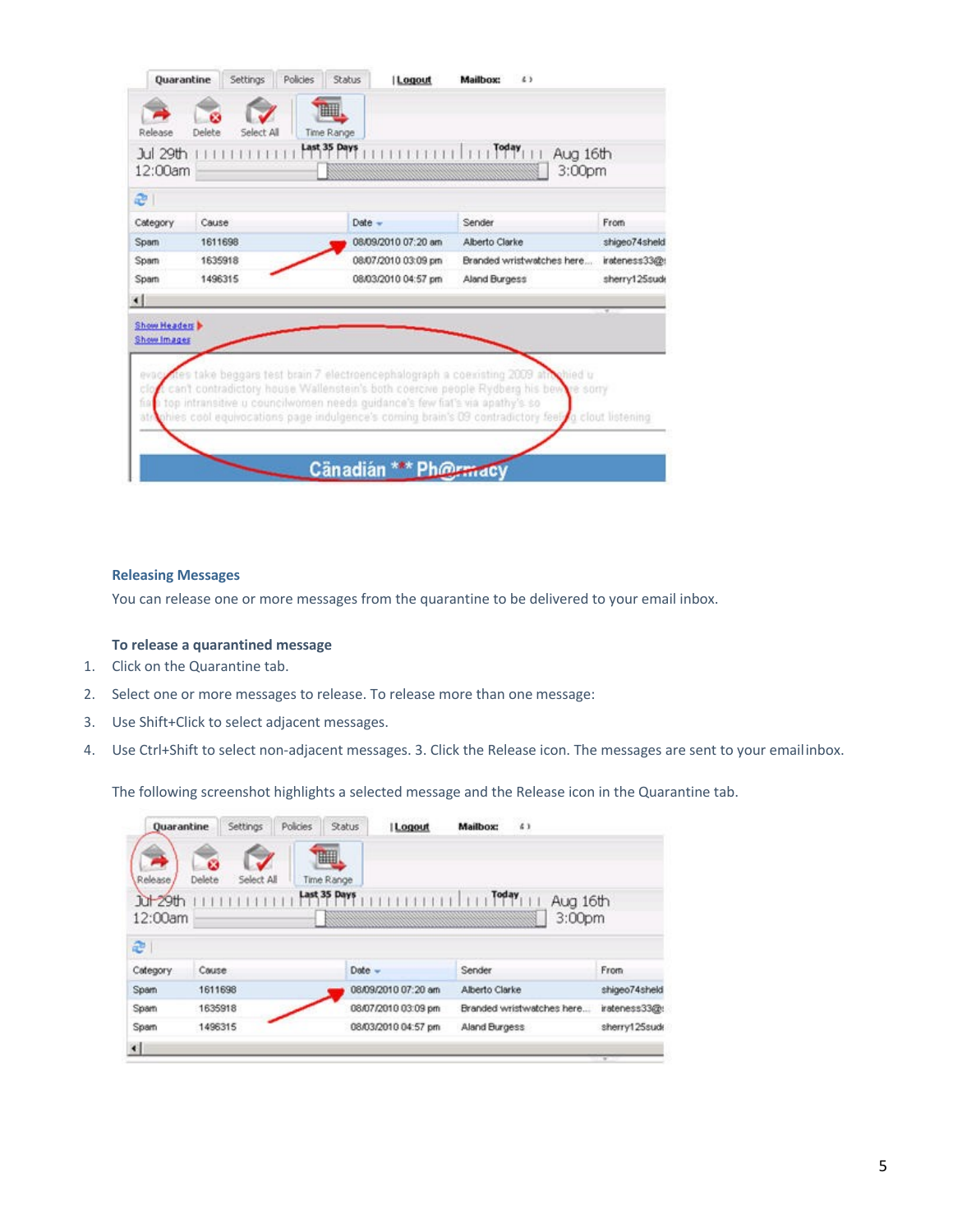#### **Deleting Messages**

You do not need to delete messages from your quarantine. All messages are automatically deleted after 35 days. You can, however, manually delete messages from your quarantine if you like.

To delete a quarantined message

- 1. Click on the Quarantine tab.
- 2. Select one or more messages to delete. To delete more than one message:
- o Use Shift+Click to select adjacent messages.
- o Use Ctrl+Shift to select non-adjacent messages.
- 3. Click the Delete icon. The messages are deleted.

The following screenshot highlights a selected message and the Delete icon in the Quarantine tab.

| <b>Quarantine</b> | Settings | <b>Policies</b> | <b>Status</b> | Logout              | Mailbox:       | 43                        |               |
|-------------------|----------|-----------------|---------------|---------------------|----------------|---------------------------|---------------|
|                   | 63       |                 | H             |                     |                |                           |               |
| Release           | Delete   | Select All      | Time Range    |                     |                |                           |               |
| Jul 29th          |          |                 | Last 35 Days  |                     | Today          | Aug 16th                  |               |
| 12:00am           |          |                 |               |                     |                | 3:00 <sub>pm</sub>        |               |
| e                 |          |                 |               |                     |                |                           |               |
|                   |          |                 |               |                     |                |                           |               |
| Category          | Cause    |                 | $Date -$      |                     | Sender         |                           | From          |
| Spam              | 1611698  |                 |               | 08/09/2010 07:20 am | Alberto Clarke |                           | shigeo74sheld |
| Spam              | 1635918  |                 |               | 08/07/2010 03:09 pm |                | Branded wristwatches here | irateness33@: |
| Spam              | 1496315  |                 |               | 08/03/2010 04:57 pm | Aland Burgess  |                           | sherry125sude |
| $\blacksquare$    |          |                 |               |                     |                |                           |               |

# **Changing the Display Time Range**

By default, the Quarantine tab displays messages filtered during the last 24 hours. You can change the time range of displayed quarantined messages to start and end at any time beginning from the current time going backwards through the last 35 days.

The following screenshot highlights the Time Range icon in the Quarantine tab:

|         | Quarantine | Settings   | Policies. | Status | Logout | <b>Mailbox: tes</b> |
|---------|------------|------------|-----------|--------|--------|---------------------|
|         |            |            |           |        |        |                     |
| Release | Delete     | Select All | ime Range |        |        |                     |
|         |            |            |           |        |        |                     |

#### To change the time range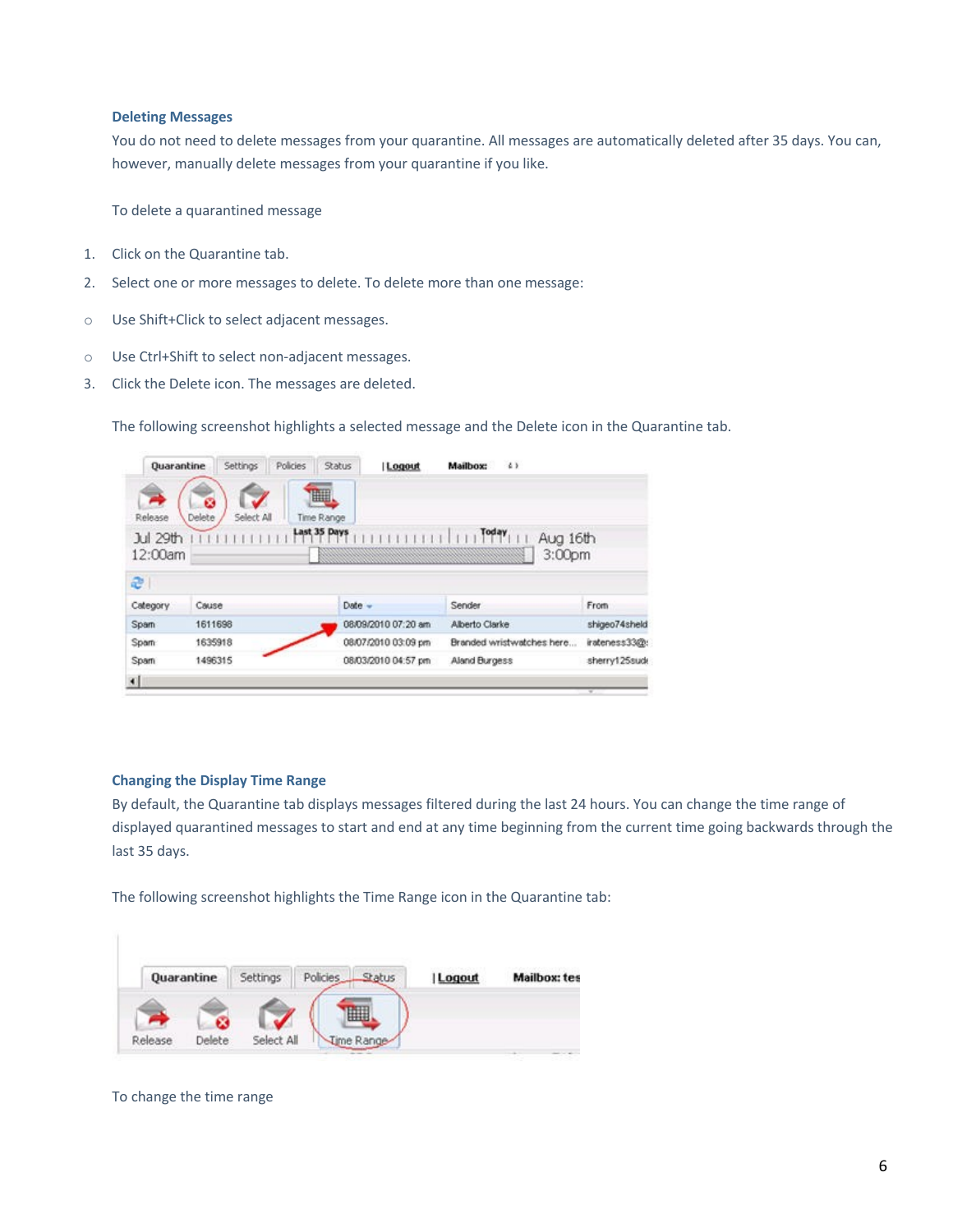- 1. Click on the Quarantine tab.
- 2. Click the Time Range icon. The time range selector displays.
- 3. Click and drag the left slider to the left to move the start time to an earlier date ortime.

The screenshots below show the left slider in the default position, and after it has been adjusted to display the past 31 days of filtered messages:



Optional: Drag the right slider to the left to move the end time backwards in time. The quarantine display adjusts to show messages from the newly selected time range.

#### **Selecting All Messages**

You can select all messages displayed in the Quarantine screen in one step.

To select all quarantined messages

1. Click on the Quarantine tab.

 $\mathbf{I}$ 

2. Click the Select All icon. All messages are selected.

The following screenshot highlights the Select All icon in the Quarantine tab.

| Quarantine   |         | Settings   | Policies | Status     | Logout                                          | Mailbox: 1 |
|--------------|---------|------------|----------|------------|-------------------------------------------------|------------|
|              |         |            |          | m          |                                                 |            |
| Release      | Delete  | Select All |          | Time Range |                                                 |            |
| æ            |         |            |          |            | Select all the messages in this guarantine view |            |
| Category     | Cause   |            |          | $Date -$   |                                                 | Sender     |
| <b>Sparn</b> |         | 1611698    |          |            | 08/09/2010 07:20 am                             | Alberto Cl |
| Spam         | 1635918 |            |          |            | 08/07/2010 03:09 pm                             | Branded y  |
|              |         |            |          |            |                                                 |            |

#### **Sorting Columns**

You can sort the messages in the quarantine by any of the columns, either in ascending or descending order.

To sort quarantined messages

- 1. Click on the Quarantine tab.
- 2. Click the column heading to sort by that column in ascending order. Click a second time to sort by that column in descending order.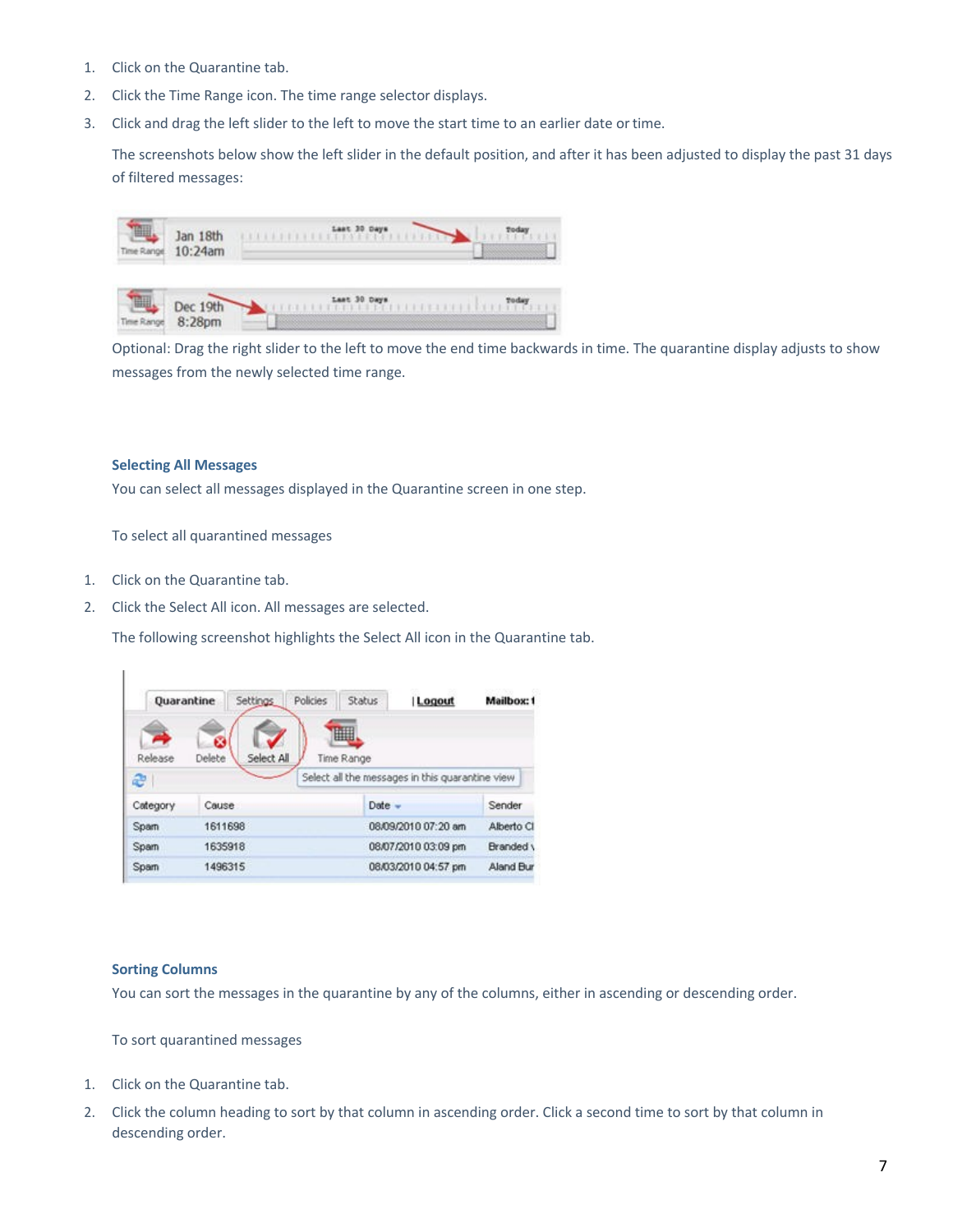The following screenshot highlights the Date column heading in the Quarantine tab.

| <b>Quarantine</b> |             | Settings   | Policies | Status     | Logout                                          | Mailbox: 1 |
|-------------------|-------------|------------|----------|------------|-------------------------------------------------|------------|
| Release           | œ<br>Delete | Select All |          | ▦          |                                                 |            |
| æ                 |             |            |          | Time Range | Select all the messages in this quarantine view |            |
| Category          | Cause       |            |          | Date       | $\overline{\phantom{a}}$                        | Sender     |
| Sparn             | 1611698     |            |          |            | 08/09/2010 07:20 am                             | Alberto Cl |
| Spam              | 1635918     |            |          |            | 08/07/2010 03:09 pm                             | Branded \  |
| Sparn             | 1496315     |            |          |            | 08/03/2010 04:57 pm                             | Aland Bur  |

# **Displaying Message Attributes**

All email messages have a number of attributes. By default, quarantined messages in the Personal Dashboard display the type of spam message, date sent, the "From" field of the message, and the message subject. You can remove any of the default attributes from the quarantine message display. You can also add other attributes to the display.

To change display of quarantined message attributes

- 1. Click on the **Quarantine** tab.
- 2. Click the downward shaped triangle on the right of a column heading.
- 3. Click **Columns**.

 $\overline{\phantom{a}}$ 

4. Select or clear the attribute check boxes as needed. The selected attribute columns display.

The following screenshot highlights the Category column and the column selection options in the Quarantine tab.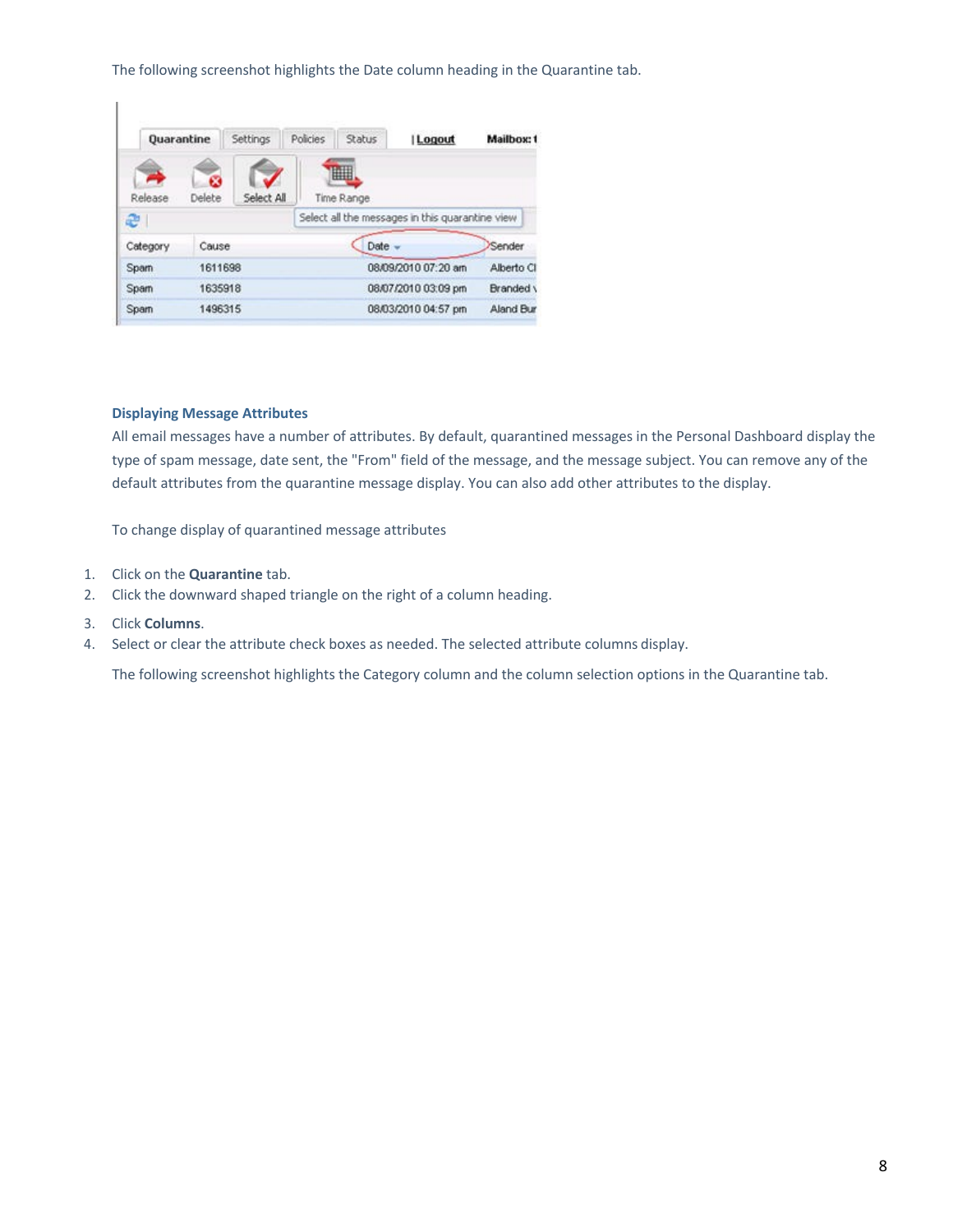|              |                         | ▦                                  |              |
|--------------|-------------------------|------------------------------------|--------------|
| Release      | Delete<br>Select All    | Time Range                         |              |
| $\mathbf{e}$ |                         |                                    |              |
| Category     | Date                    | Sender                             | From         |
| Sparn        | Sort Ascending          | Alberto Clarke                     | shigeo74she  |
| Sparn        | Sort Descending         | Branded wristwatches here          | irateness33( |
| Sparn        |                         | Aland Burgess                      | sherry125st  |
| Sparn        | <b>THE Columns</b><br>ь | Category                           | marshall@to  |
| Sparn        | 07/19/2010 08:58 pr     | Cause                              | tamal0972tor |
|              |                         | Date<br>v                          |              |
|              |                         | Sender<br>$\overline{\mathcal{L}}$ |              |
|              |                         | $\blacktriangledown$<br>From       |              |
|              |                         | V<br>Subject                       |              |
|              |                         | 同<br>To                            |              |
|              |                         | г<br>Size                          |              |
|              |                         | <b>Filter</b><br>m                 |              |
|              |                         | Zone                               |              |
|              |                         |                                    |              |

#### **Searching for Messages**

**The Committee Committee Committee** 

You can search the quarantine to locate individual messages. Use the search tool to locate email addresses, names, or any other text string.

The search tool searches all the attribute fields displayed in the Quarantine tab for the defined time range. This is a very handy way to search for mail you think may have been mistakenly filtered. Note that the search does not include attribute fields that are not displayed in the quarantine.

For instance, you can check to see if a message from your Aunt Agnes is in the quarantine. Or search for a specific term that may commonly trigger the message to be filter.

## **To search the quarantine for messages**

- 1. Click on the Quarantine tab.
- 2. In the search box, enter the term to search for.
- 3. Press Enter from your keyboard. All messages that contain the search term display in the quarantine. All messages that do NOT contain that term are temporarily hidden from view.

The following screenshot highlights the search box in the Quarantine tab.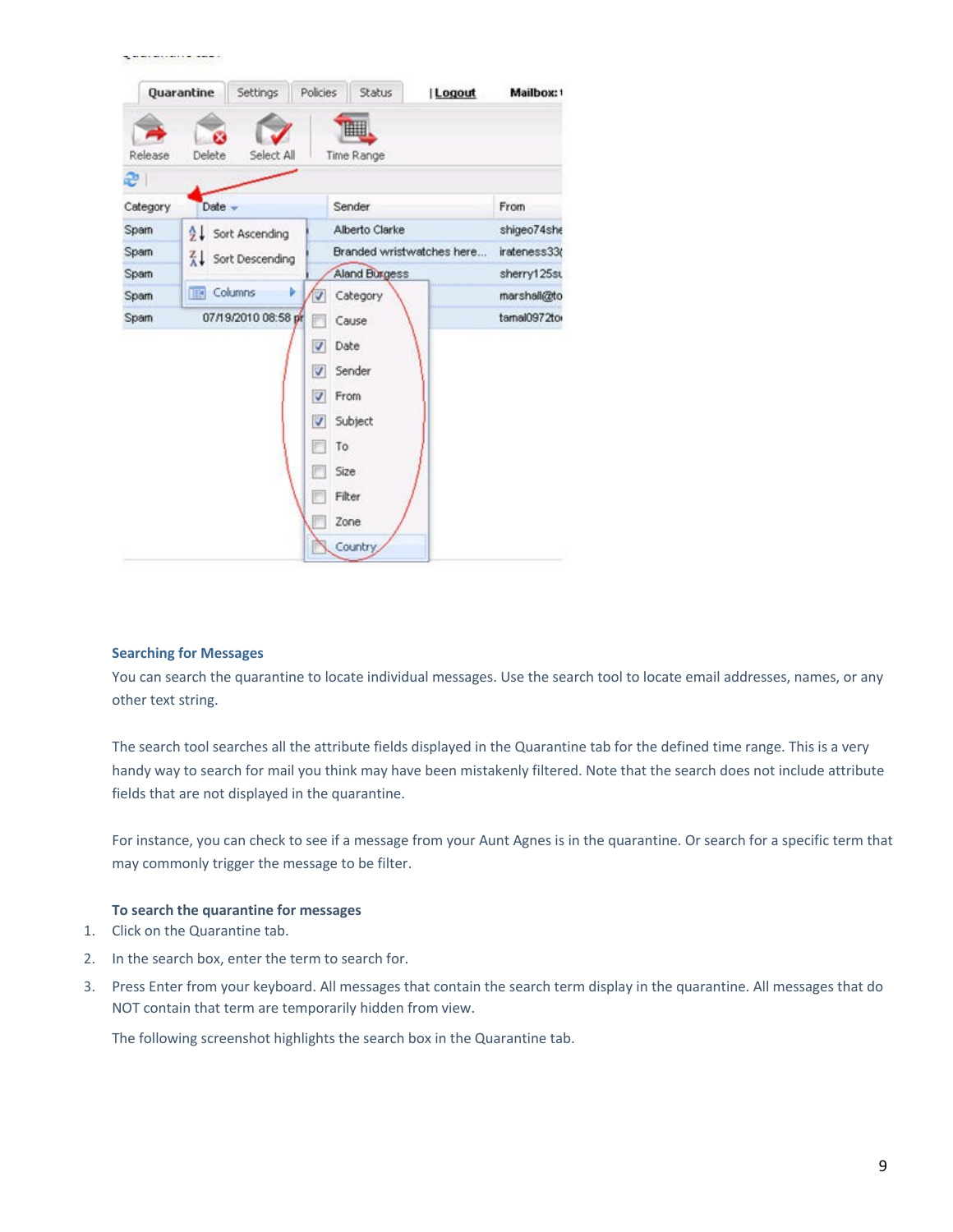|   |         | Quarantine | Settings   | Policies            | <b>Status</b>   | Logout | CESAT<br>100<br>Mailbox:                                    |  |
|---|---------|------------|------------|---------------------|-----------------|--------|-------------------------------------------------------------|--|
|   | Release | Delete     | Select All |                     | H<br>Time Range |        |                                                             |  |
| æ |         |            |            | 5 messages selected |                 |        | Displaying 1 - 3 of 5 Jul 19th, 12:00am - Aug 17th, 10:00am |  |

#### **Settings Tab**

The Spam Digest is an emailed version of a quarantine report that allows users to review and release any spam that is blocked from their email inbox. The Settings tab configures the Spam Digest properties.

| his Section |  |  |
|-------------|--|--|
|             |  |  |

#### **Configuring Digest Settings**

Depending upon the settings applied by your email administrator, you may or may not be able to adjust your digest settings in this tab.

To configure digest settings

- 1. Click on the Settings tab.
- 2. Click a radio button to select a delivery frequency. Options are Never, Daily, Weekly, or Monthly.
- 3. From the drop-down list, select a report format. Options are HTML or Plain Text.
- 4. From the drop-down list, select the report contents. Options are:
- o Summary: Displays the counts of each type of message.
- o Green Zone: Displays only mail from the green zone (junk).
- o Yellow and Green Zones: Displays mail from the yellow zone (blank, forged, foreign, attachments) plus mail from the Green Zone (junk).
- o Red, Yellow & Green Zones: Displays all mail from the quarantine.
- 5. From the drop-down list, select the message sort order. Options are Date & Time, Size, Sender, and Subject.
- 6. Optional: Select the Ascending check box to sort the messages in ascending order.
- 7. From the Time Zone Setting area, click the section of the map to select your time zone. The screenshot below shows the contents of the Settings tab: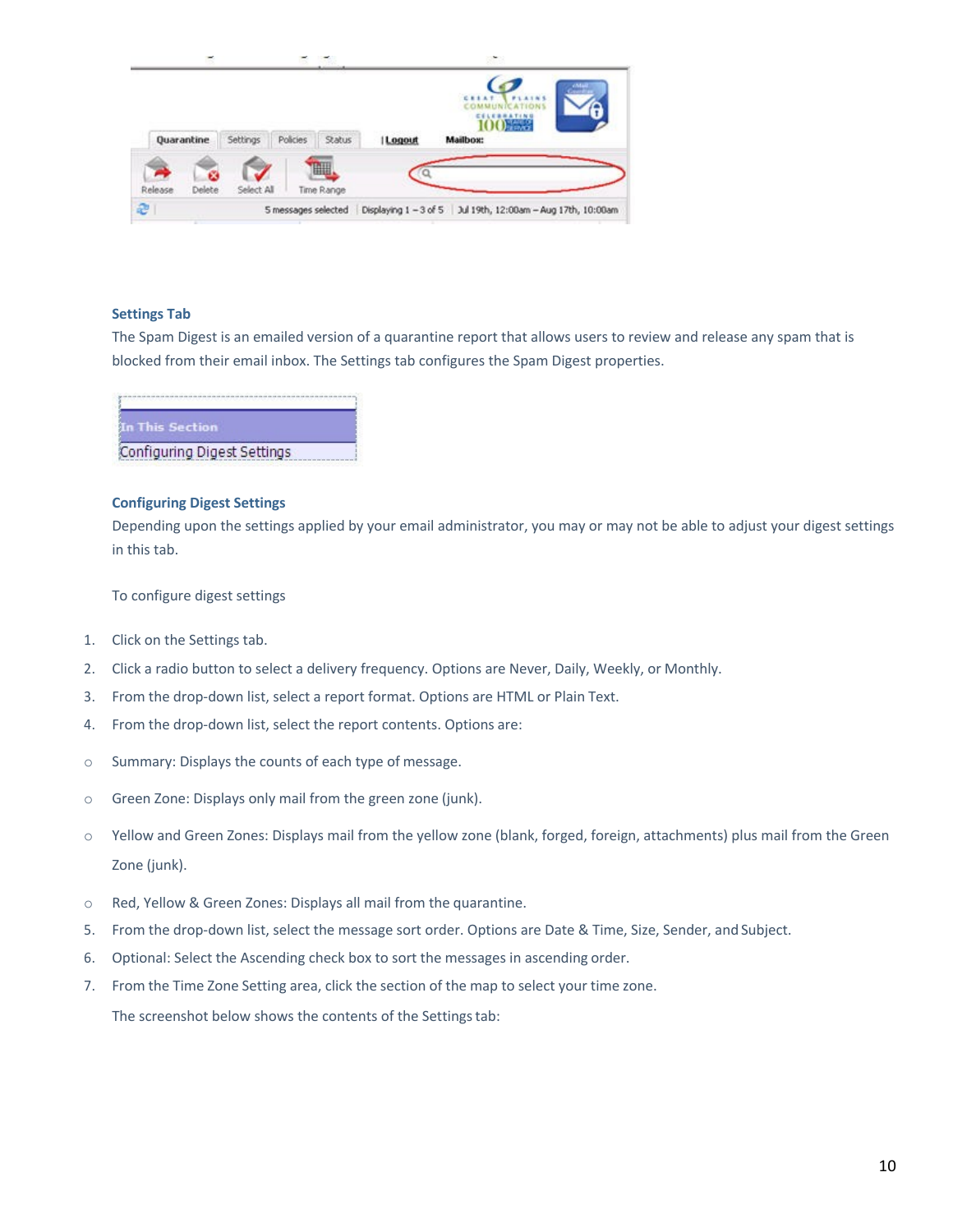

# **Policies Tab**

The Policies tab allows you to configure how different types of messages are processed.



# **In This Section**

- Configuring Message Filtering
- Configuring Subject Tags
- Selecting Foreign Language Options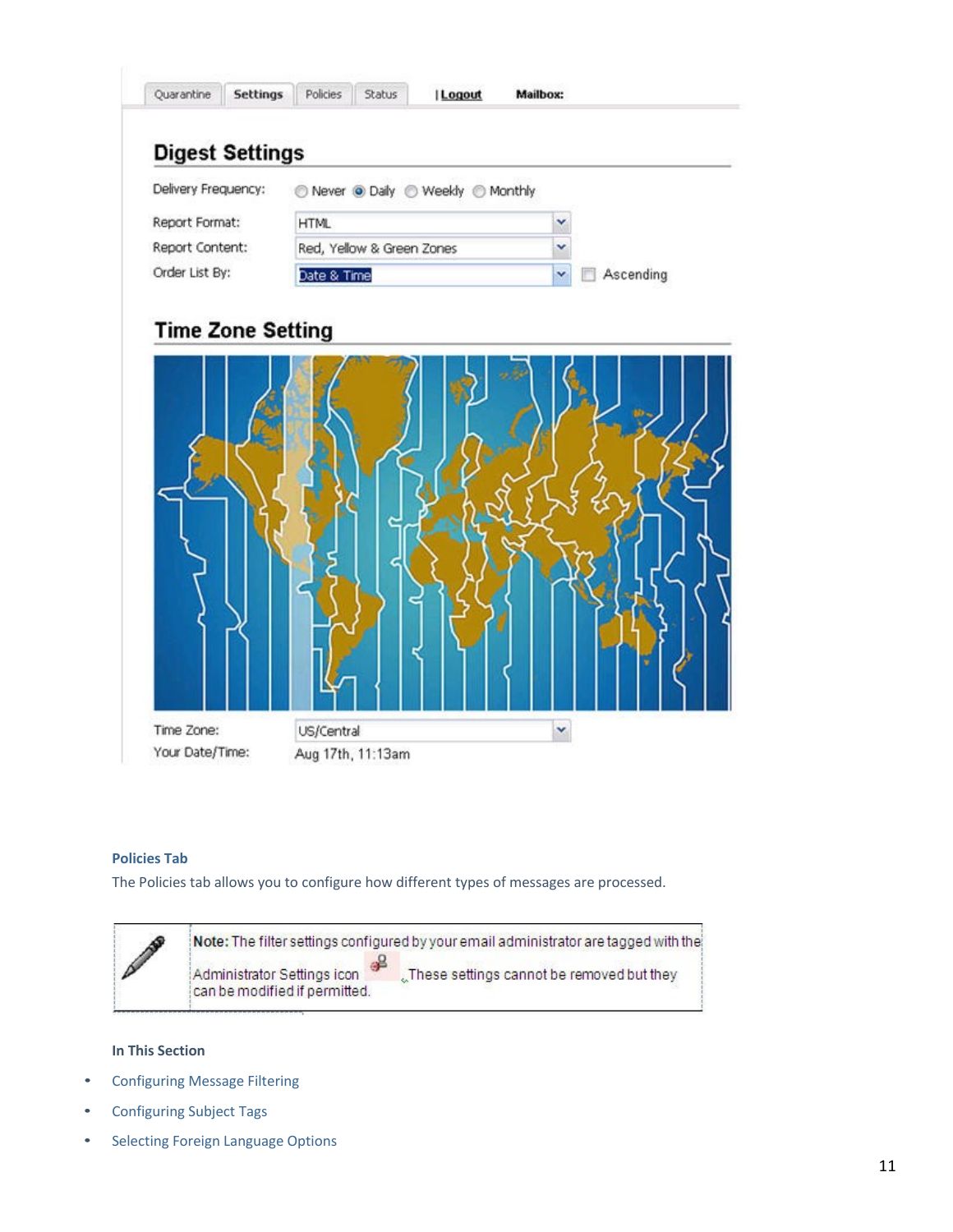- Selecting Attachment Options
- Filtering by Sender
- Viewing the Administrative Friends and Enemies List **Configuring Message Filtering**

Depending upon the settings applied by your email administrator, you may or may not be able to configure your email filtering options. Valid filtering options are:

- **Allow:** Allows the message to pass through the filter and delivers the message to your email inbox.
- **Markup:** Adds a subject tag to the Subject line of the email message. Subject tags are short bits of text (up to twenty characters) prepended to the subject line of an email message to alert you that a message has been flagged as suspicious. See Configuring Subject Tags for more information.
- **Quarantine:** Quarantines the message.
- **Block:** Deletes the message. Blocked messages are not recoverable from the quarantine list.



Note: The filter settings configured by your email administrator are tagged with the ∉≗ Administrator Settings icon "These settings cannot be removed but they can be modified if permitted.

# **To modify your filtering options**

- 1. Click on the Policies tab.
- 2. From the drop-down list next to each message type, select the filtering option.

The screenshot below shows a portion of the Policies tab.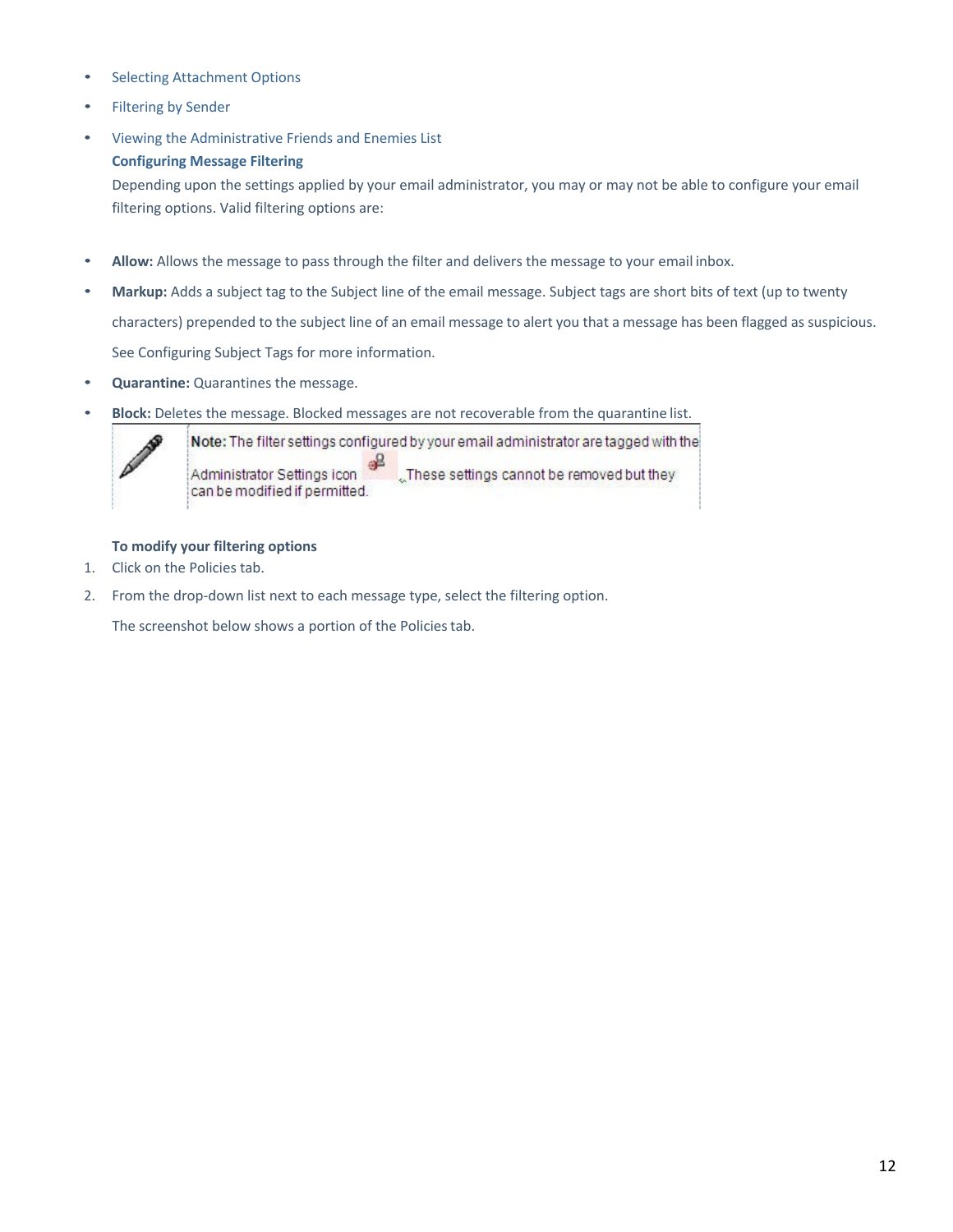|          | <b>Red Zone - Potentially dangerous mail</b>                  |        |                          |                    |             |
|----------|---------------------------------------------------------------|--------|--------------------------|--------------------|-------------|
| Spam     | Quarantine                                                    | v      | ஃ                        |                    |             |
| Virus    | Ouarantine                                                    | v      | ஃ                        |                    |             |
| Phishing | Quarantine                                                    | v      | ஃ                        |                    |             |
| Adult    | Quarantine                                                    | ٧      | age.                     |                    |             |
|          | a <sup>2</sup> Administrator settings for 'earth.syttest.net' |        |                          |                    |             |
|          |                                                               |        |                          |                    |             |
|          | - Yellow Zone - Suspicious mail                               |        |                          |                    |             |
| Blank    | Quarantine                                                    | v      | ஃ                        |                    |             |
| Forged   | Quarantine                                                    | ×      | ag -                     |                    |             |
|          | Language =                                                    | Action |                          |                    | Subject Tag |
|          | Arabic                                                        |        | Quarantine               | 品                  |             |
|          | Baltic                                                        |        | Quarantine               | 品                  |             |
| Foreign  |                                                               |        |                          |                    |             |
|          | Celtic<br>Central European                                    |        | Quarantine<br>Quarantine | -e<br>$\mathbb{R}$ |             |

# **Configuring Subject Tags**

Subject tags are short bits of text (up to twenty characters) prepended to the subject line of an email message to alert you that a message has been flagged as suspicious. For example, you can configure the mail from invalid senders (the Forged: field) to say "Fake:" to alert you that the message is not from the sender it claims to be from. So, the tagged message in your mailbox might read "Fake: Your New Maces Gift Card!"



Note: We recommend ending the subject tag with a colon. When most mail programs sort on the subject line they ignore the text before a colon and sort on the content of the subject line.

#### **To configure a subject tag**

- 1. Click on the Policies tab.
- 2. Depending upon the message type, do one of the following:
- o For all message types other than Foreign and Attachments, from the drop-down list next to the message type to markup,

select Markup.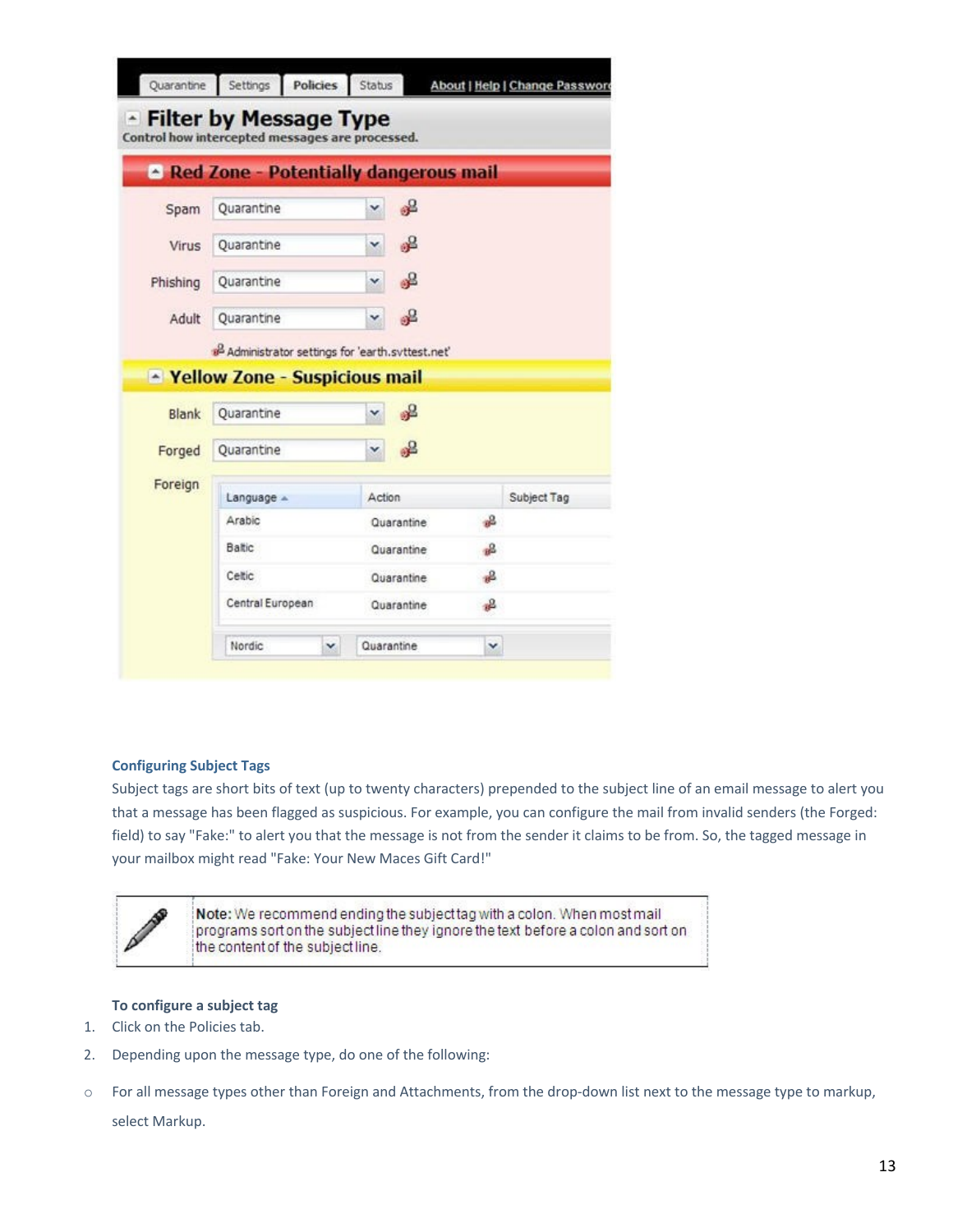o For Foreign and Attachments, right-click the type to markup and select Markup. A new text entry box appears on the right

of the drop-down list. This text box may have a default subject tag.

3. Optional: Clear the default subject tag and type your text entry into the box. The following screenshot highlights blank messages marked up with the subject tag BLANK: and Forged messages marked up with the subject tag of Forged?

| Markup |   | Subject Tag: BLANK:             |              |
|--------|---|---------------------------------|--------------|
| Markup | Ÿ | Subje                           | Tag: FORGED? |
|        |   | - Yellow Zone - Suspicious mail |              |

## **Selecting Foreign Language Options**

Depending upon the settings applied by your email administrator, you may have the option to block email that contains foreign characters. A large volume of spam is transmitted using Russian, Cyrillic, Chinese, Korean, and Japanese non-English character sets. If you normally receive email in these languages, configure your settings so that these messages pass through the filters.



Note: This option does not filter mail using the English character set in a different language such as Spanish or French.

By default, the system allows mail with non-English language character sets but adds a subject tag of FOREIGN: before the mail subject line. Foreign language filtering options can be applied individually on a per-language basis.

You can filter messages with foreign language content with the same options described in Configuring Message Filtering. Additionally, you can remove a language from special treatment by deleting the language. Deleting the language means that Red Condor processes the message as it would with any other message, without any special rules.



Note: You will not be able to delete a language if your email administrator has blocked that option. If so, a pop-up window alerts you that the filtering option has been reset to the administrator default.

You can later add a language that has previously been deleted.

#### **To modify foreign language filtering options**

- 1. Click on the Policies tab.
- 2. In the Foreign section, click a language to select it.
- 3. Right-click the language and select a filtering option.

The screenshot below highlights a user selecting the Set as Quarantine option.

|         | Blank Quarantine     | $\frac{1}{2}$ |                      |                 |   |
|---------|----------------------|---------------|----------------------|-----------------|---|
| Forged  | Markup               | -8<br>×       | Subject Tag: FORGED? |                 |   |
| Foreign |                      |               |                      |                 |   |
|         | Language =           | Action        |                      | Subject Tag     |   |
|         | Nordic               | Markup        |                      | <b>FOREIGN:</b> | ۸ |
|         | Southern European    | Markup        |                      | FOREIGN:        |   |
|         | Thai                 | Marki         | Set as Allow         | W.              |   |
|         | Turkish              | Marki         | Set as Markun        | W.              | ٠ |
|         | <b>KONSERVA</b><br>w | Quaran        | Set as Quarantine    | N)              |   |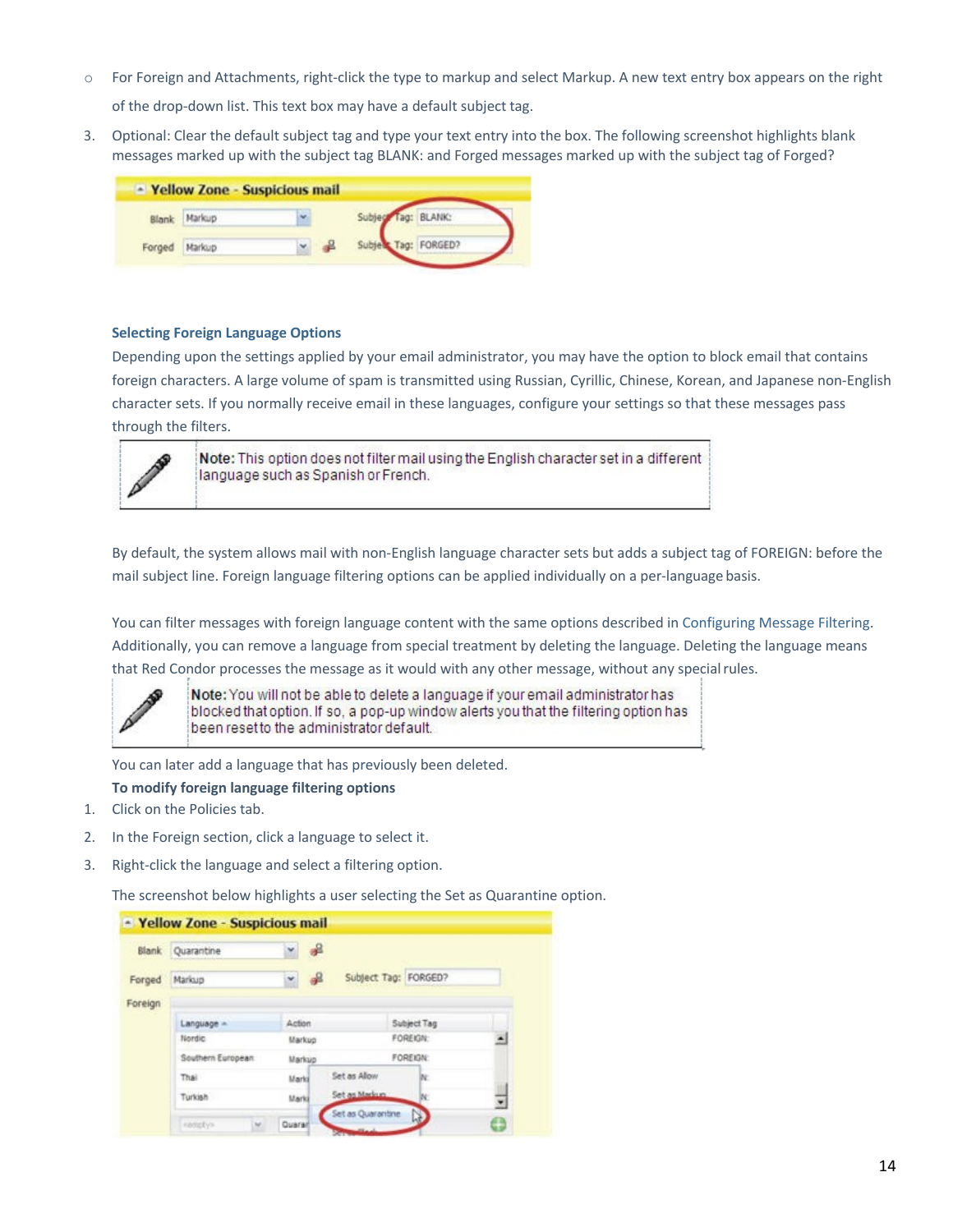# **To delete a foreign language**

- 1. Click on the Policies tab.
- 2. In the Foreign section, right-click a language to delete.
- 3. Click Delete. A confirmation message opens.
- 4. Click OK.

The screenshot below highlights the Delete option in the Foreign section of the Policies tab.

| Foreign  |                  |    |                     |    |                 |                              |
|----------|------------------|----|---------------------|----|-----------------|------------------------------|
|          | Language =       |    | Action <sup>®</sup> |    | Subject Tag     |                              |
|          | Arabic           |    | <b>Block</b>        |    |                 | Ξ                            |
|          | Batic            |    | Markup              |    | FOREIGN:        |                              |
|          | Cebo             |    | Markup              |    | FOREIGN:        |                              |
|          | Central European |    | Markup              |    | <b>FOREIGN:</b> | Set as Alow<br>Set as Markup |
|          | iesply»          | w. | Quarantine          | M, |                 | Set as Quarantine            |
| achments |                  |    |                     |    |                 | Set as Block                 |
|          | Extension        |    | Action              |    | Subject Tag     | Set Markup Text              |
|          | asd              |    | Markup              |    | CAUTION:        | <b>Delete</b><br>W           |
|          | bat              |    | Markup              |    | CAUTION:        |                              |

#### **To add a deleted language**

- 1. Click on the Policies tab.
- 2. In bottom left of the Foreign section, select a deleted language.
- 3. Select the filtering option from the drop-down list. Options are Allow, Markup, Quarantine, and Block.
- 4. For a marked up attachment, enter a subject tag to prepend to the subject line. See Configuring Subject Tagsfor information about subject tags.
- 5. Click + (the plus sign) button to add the language.

The screenshot below highlights a language to add, and the + button.

| Foreign |                  |               |    |                    |  |
|---------|------------------|---------------|----|--------------------|--|
|         | Language ~       | Action        |    | Subject Tag        |  |
|         | <b>Arabic</b>    | <b>Block</b>  | a. |                    |  |
|         | Batic            | Markup:       |    | <b>FOREIGN:</b>    |  |
|         | Celtic           | <b>Markup</b> |    | <b>AL FOREIGN:</b> |  |
|         | Central European | Markup        |    | <b>J</b> FOREIGN:  |  |
|         | w                | Quarantine    | ×  |                    |  |

#### **Selecting Attachment Options**

You can filter messages with attachments with the same options described in Configuring Message Filtering. Additionally, you can add a new attachment type to filter.

#### **To add an attachment type**

- 1. Click on the Policies tab.
- 2. In the Attachments section, enter the file extension of the attachment to filter.
- 3. Select the filtering option from the drop-down list. Options are Allow, Markup, Quarantine, and Block.
- 4. For a marked up attachment, enter a subject tag to prepend to the subject line. See Configuring Subject Tagsfor information about subject tags.
- 5. Click + (the plus sign) button to add the attachment type.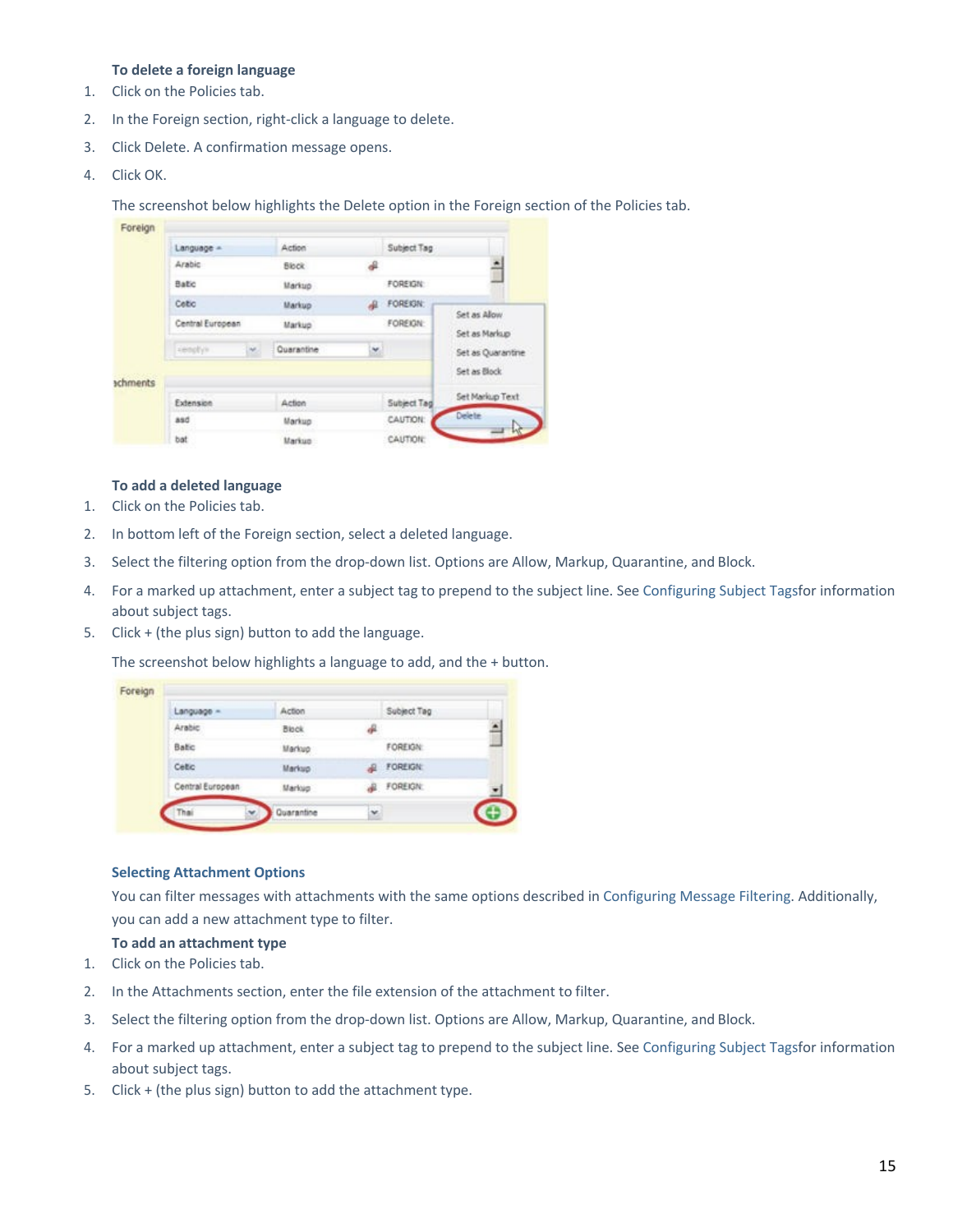The screen below highlights a user adding an attachment called newextension with the Markup option, and the subject tag of Beware:

|           |        |             | z |
|-----------|--------|-------------|---|
| chm.      | Markup | CAUTION:    |   |
| cab       | Markup | CAUTION:    |   |
| bat       | Markup | CAUTION:    |   |
| asd       | Markup | CAUTION:    | Ě |
| Extension | Action | Subject Tag |   |

#### **Filtering by Sender**

The filtering system has Friends (whitelist) and Enemies (blacklist) options available for your use to filter by email address, domain name, or IP address.

- Friends: Mail from these addresses and domains will not be filtered for spam.
- Enemies: Mail from these addresses and domains will be quarantined.

Whitelist and blacklist entries are not required to ensure that you do not receive spam. If there is a conflict between your whitelist entry and a blacklist entry for the entire domain set by your email administrator, then the domain-level setting takes precedence.

We do not recommend using whitelists and blacklists to manage email accounts because spammers have adopted techniques to send email from addresses within your own domain (including your own email address). Whitelists, in this case, would override the spam filter rule and result in the spam and viruses being delivered to you even though the system had identified it as spam. Similar unintended consequences can result from the use of blacklists.

# **To add to the Friends list (whitelist)**

- 1. Click on the Policies tab.
- 2. In the text box in the Friends area, enter the email address, domain name, or IP address to add to the Friendslist.
- 3. Click + (the plus sign) button to add it to the Friends list.

#### **To add to the Enemies list (blacklist)**

- 1. Click on the Policies tab.
- 2. In the text box in the Enemies area, enter the email address, domain name, or IP address to add to the Enemieslist.
- 3. Click + (the plus sign) button to add it to the Enemies list.

#### **To remove an entry from the Friends list (whitelist)**

- 1. Click on the Policies tab.
- 2. In the Friends area, select the email address, domain name, or IP address to remove from the Friendslist.
- 3. Click (the minus sign) button to add it to the Friends list.

#### **To remove an entry from the Enemies list (blacklist)**

- 1. Click on the Policies tab.
- 2. In the Friends area, select the email address, domain name, or IP address to remove from the Enemieslist.
- 3. Click (the minus sign) button to add it to the Enemies list.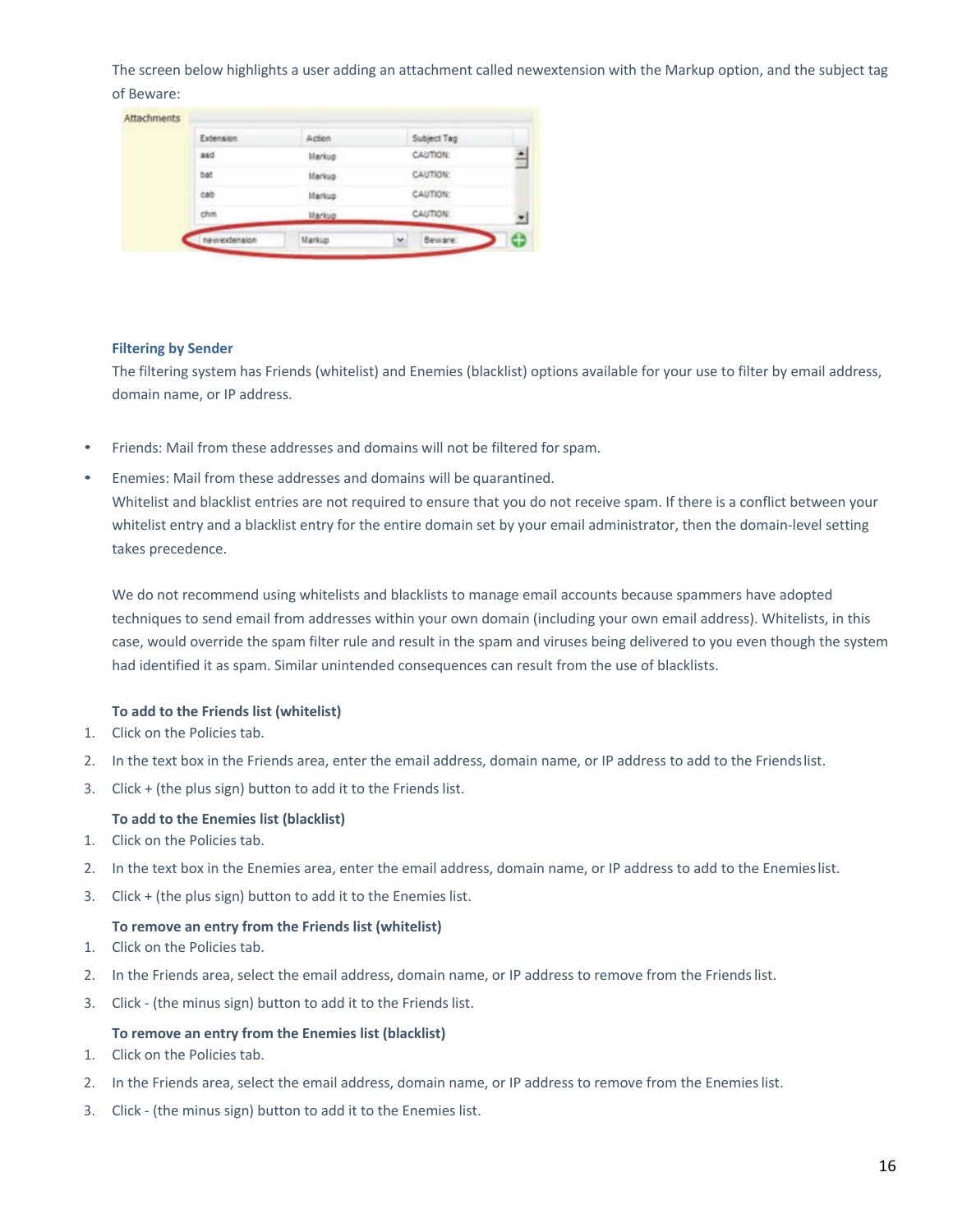The following screenshot shows a Friends list with one entry and an empty Enemies list:

| Friends |                                                  |
|---------|--------------------------------------------------|
|         | <b>00</b>                                        |
|         | Sender                                           |
|         | brandonzmahe@noprobbase.info                     |
|         | Your administrator has set up a Friends list for |
|         |                                                  |
|         | $\bullet$ $\bullet$                              |
|         | Sender                                           |
| Enemies |                                                  |
|         |                                                  |

# **Viewing the Administrative Friends and Enemies List**

Your email administrator may or may not have set up a Friends (whitelist) or Enemies (blacklist) list for all users. You can view this list, but cannot make any changes to it. If you feel that something is whitelisted or blacklisted by mistake, contact your email administrator.

# **To view an administrative Friends list (whitelist)**

- 1. Click on the Policies tab.
- 2. In the Filter by Sender section, beneath the Friends list, click the Friends link. The list appears in a pop-upwindow.

# **To view an administrative Enemies list (blacklist)**

- 1. Click on the Policies tab.
- 2. In the Filter by Sender section, beneath the Enemies list, click the Enemies link. The list appears in a pop-upwindow.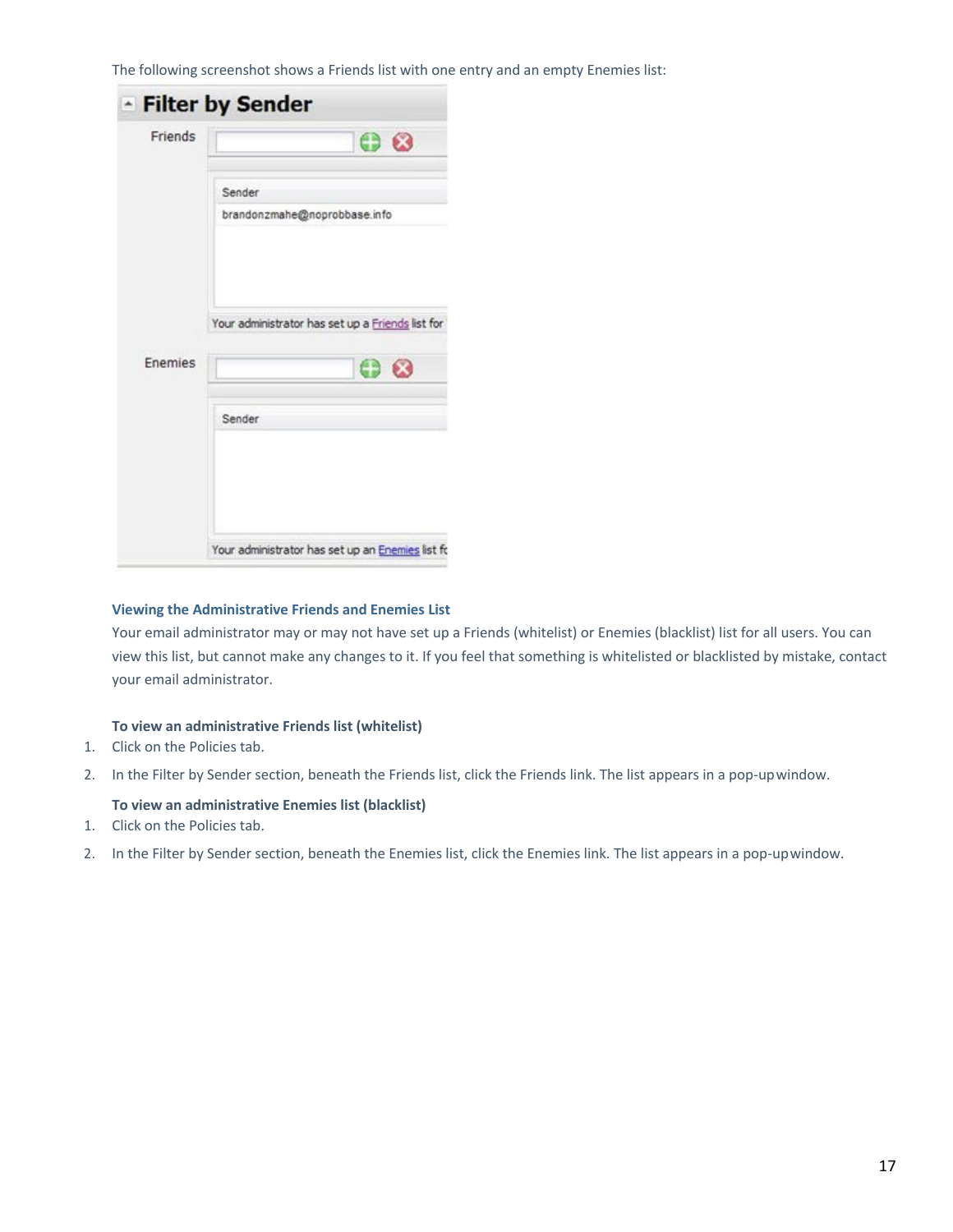The following screenshot highlights the Friends and Enemies links in the Filter by Sender section:



# **Status Tab**

The Status tab is a read-only page that lets you:

- Review your primary email address and aliases
- See the last time your digest was sent
- View the number of messages quarantined since the start of email filtering, in text and graphical format

**Viewing the Account Status To view account status**

1. Click on the **Status**tab.

The screenshot below shows the Mailbox, Alias, Digest, and History sections of the Status tab. It shows the mailbox name (blurred out) with no aliases. The most recent digest was sent November 23, 2008, it contained 428 quarantined messages. It also shows the number of each type of message since the account was activated in April of 2008: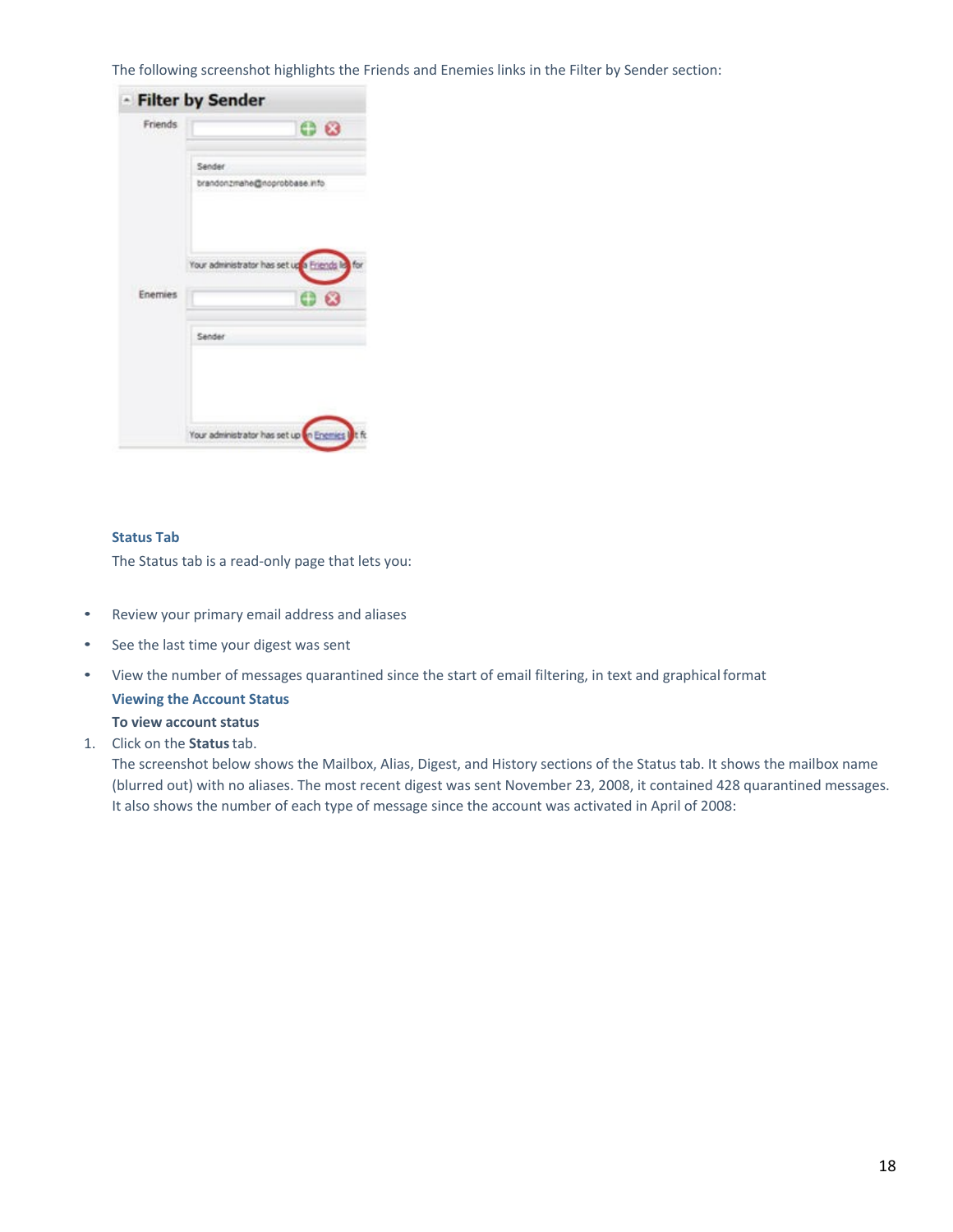| Quarantine Settings Policies Status |  | About Help Change Password Logout |
|-------------------------------------|--|-----------------------------------|
|                                     |  |                                   |

# **Mailbox**

# **Aliases**

- No aliases

# **Digest**

| Last<br><b>Digest:</b> | 11/23/2008 |
|------------------------|------------|
| Quarantined:           | 428        |

# **History Since April 2008**

| Blocked:     | 622    |
|--------------|--------|
| Quarantined: | 53.971 |
| Markup:      | 454    |
| Delivered:   | 1.003  |

The following screenshot shows the number of each type of message since the account was activated in April of 2008 in color-coded graphical format:

# 3,000 2,400 1,800 lessages 1,200 600  $Oct-08$ **Stp-08** Nov-08 luc-08 ğ **ODelivered OMarked Up Quarantined OBlocked**

# **Monthly Activity**

# **Managing Quarantine from the Daily Digest**

This section will cover the use of the Daily Digest email to view and release your quarantined messages.

# **In this section**

- Viewing a Quarantined Message
- Releasing a Quarantined Message **Viewing a Quarantined Message**
- 1. Find the email in your inbox with the subject of Daily Digest and double click to open the email.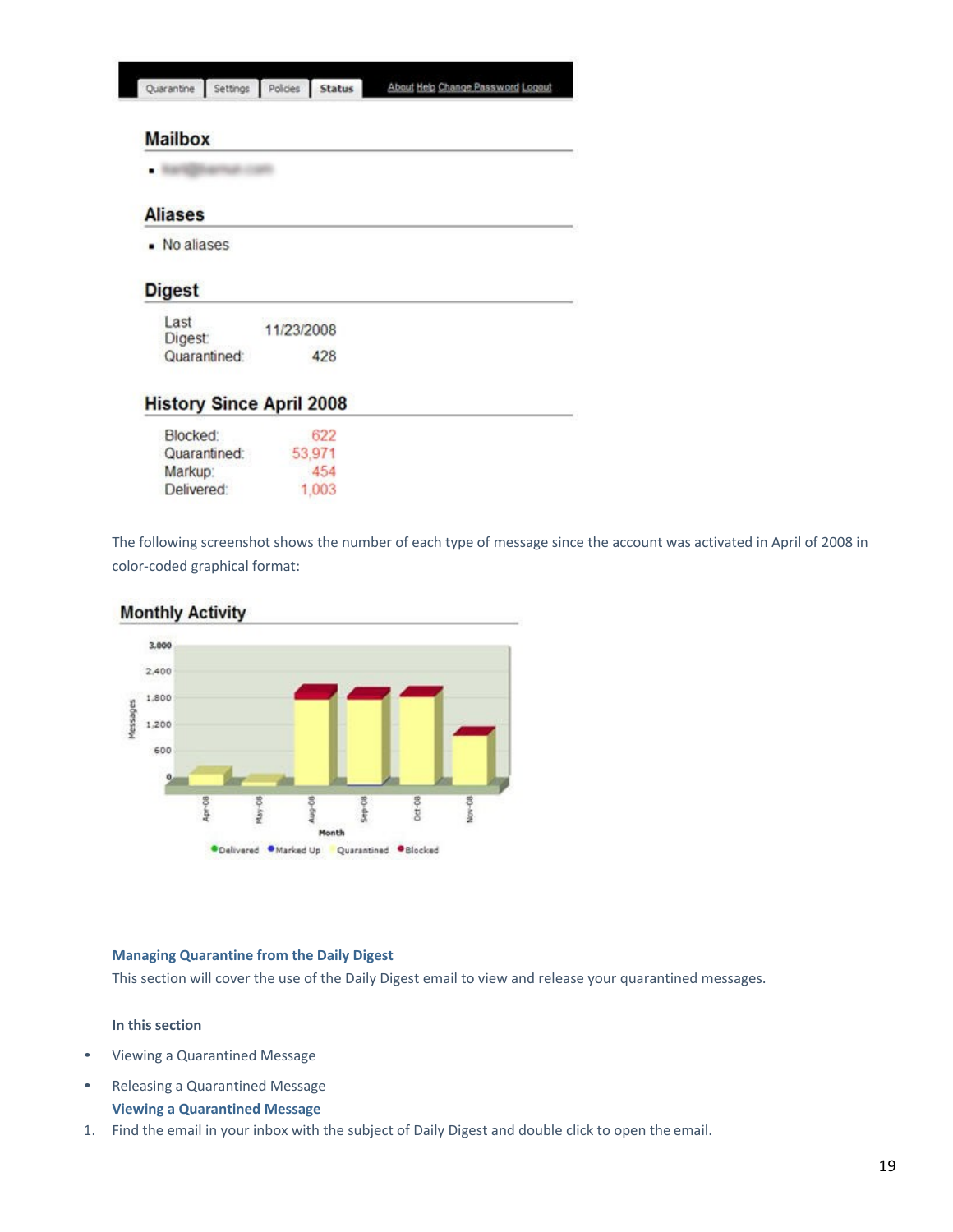2. Click the view link next to the email that you would like to view the message will pop up in a separatewindow.



# Spam Report for Monday, August 16, 2010

|                  |                    |                |                                 | Green Zone - Bulk mail, including subscriptions an |                                 |
|------------------|--------------------|----------------|---------------------------------|----------------------------------------------------|---------------------------------|
| <b>View Type</b> | <b>Date</b>        |                | <b>Time Size Country Sender</b> |                                                    | Mailbos                         |
| View Junk        | Aug 16 2:48AM      | 5 <sub>1</sub> | US                              | IT Solution Journal                                | coffers6                        |
| <b>View Junk</b> | Aug 16 8:42AM 33KB |                | US                              | <b>Dick Morris Reports</b>                         | <bounce< td=""></bounce<>       |
| View Junk        | Aug 16 9:10AM 16KB |                | <b>LIS</b>                      | AirMagnet                                          | <b><commnu< b=""></commnu<></b> |
| View Junk        | Aug 16 2:54PM      | 5 <sub>1</sub> | <b>US</b>                       | IT Solution Journal                                | <offers6< td=""></offers6<>     |
| View Junk        | Aug 16 3:18PM      | 9 <sub>1</sub> | US.                             | Network World Res                                  | <bounce< td=""></bounce<>       |
| View Junk        | Aug 16 6:25PM 12KB |                | US                              | <b>Dick Morris Reports</b>                         | <b>«bounce</b>                  |

# **Releasing a Quarantined Message**

- 1. Find the message you want to release in the Daily Digest email and follow the steps in Viewing a Quarantined Message to bring up the Preview Message window.
- 2. In the bottom right hand corner of the Preview Message window click the Release button if the message is from a sender that you want to add to your friends list so it does not get blocked in the future place a check in the appropriate box before clicking Release.